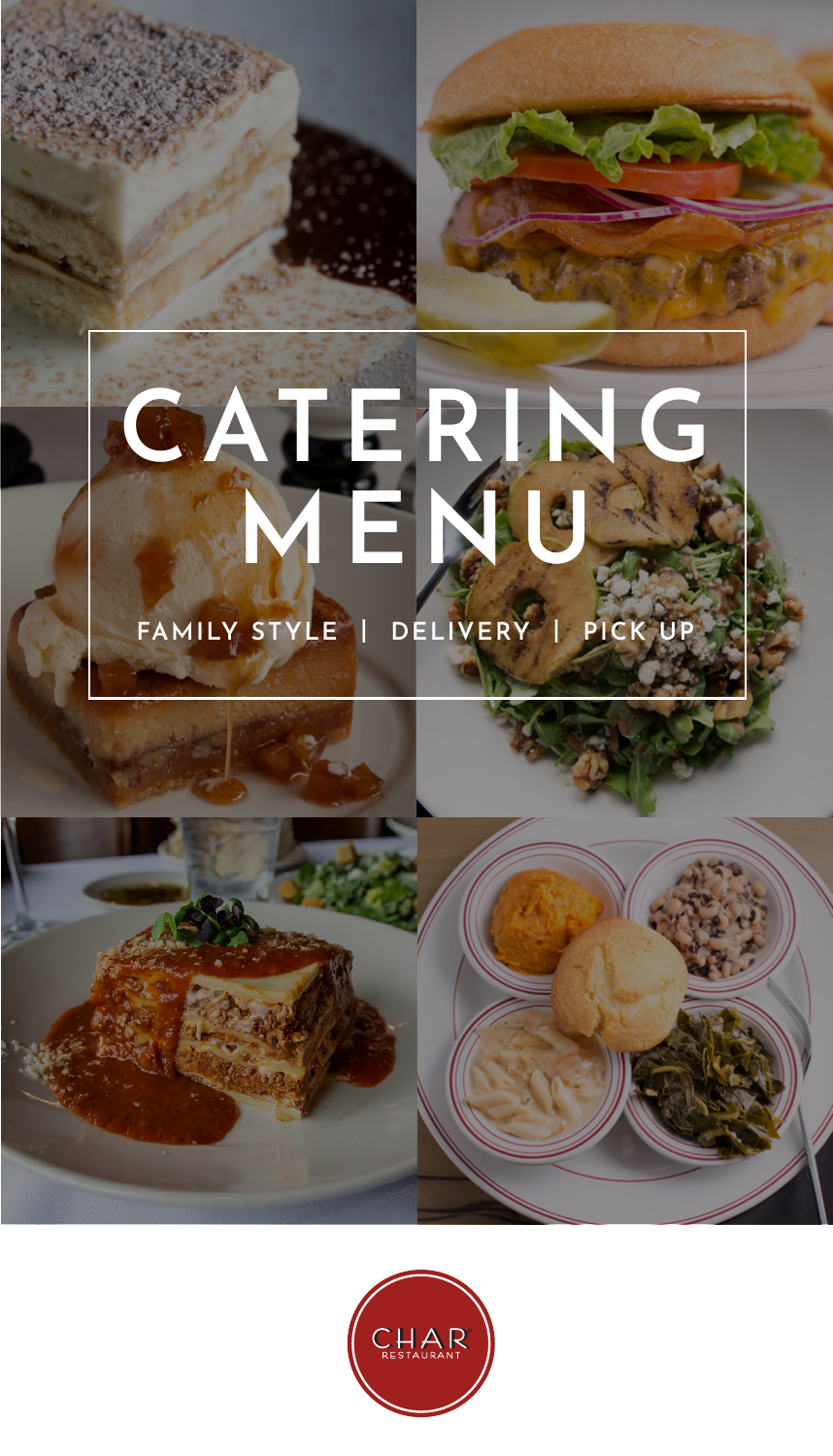

*All items are priced per person*

### **S A L A D S**

*Add grilled chicken for \$6 or grilled salmon for \$7*

**HOUSE** mixed greens | cheddar | tomato | balsamic vinaigrette \$2.5 **CAESAR** romaine | parmesan | garlic croutons | caesar dressing \$2.5 GINGER PEANUT SALAD baby greens | roasted peanuts | carrots | cucumber | cilantro | toasted sesame seeds | ginger peanut dressing \$5 **SPINACH SALAD** baby spinach | bleu cheese | tart dried cherries | almonds | balsamic vinaigrette \$5 **CHAR WEDGE** iceberg | bacon | tomato | scallions | *Maytag* bleu cheese dressing \$4

#### **B U R G E R S & S A N D W I C H E S**

**CHAR BURGER** ground beef | tomato | lettuce | cheese | mayo | mustard | ketchup *served with chips* \$11 **GRILLED CHICKEN SANDWICH** grilled chicken | tomato | lettuce | mayo | mustard *served with chips* \$10

#### **E N T R É E S**

Includes your choice of two sides and cornbread **CHAR STEAK** 8oz tenderloin | served medium | demi glace and onions \$18 **CHICKEN TENDERLOINS** grilled, fried or blackened | comeback sauce \$10 **CHOPPED STEAK** demi glace and onions \$10 **GRILLED SALMON** \$12 **ASHLEY FARMS RANGE CHICKEN** mushroom pan jus \$14

#### **S I D E S**

*Minimum order of six people per side item. Available a la carte for \$4*

**GREEN BEANS**

**BLACK-EYED PEAS GARLIC MASHED POTATOES SAUTEED VEGETABLES**

**BUTTER BEANS CREAMED SPINACH CARAMELIZED ONION MAC N' CHEESE**

#### **D E S S E R T S**

**DOUBLE-CUT FUDGE BROWNIE** caramel sauce \$2.5 **PECAN BUTTER CRUNCH CAKE** granny smith apple cinnamon glaze \$2.5 **BLUEBERRY BREAD PUDDING** blueberry compote \$2.5 **PECAN PIE** \$2.5